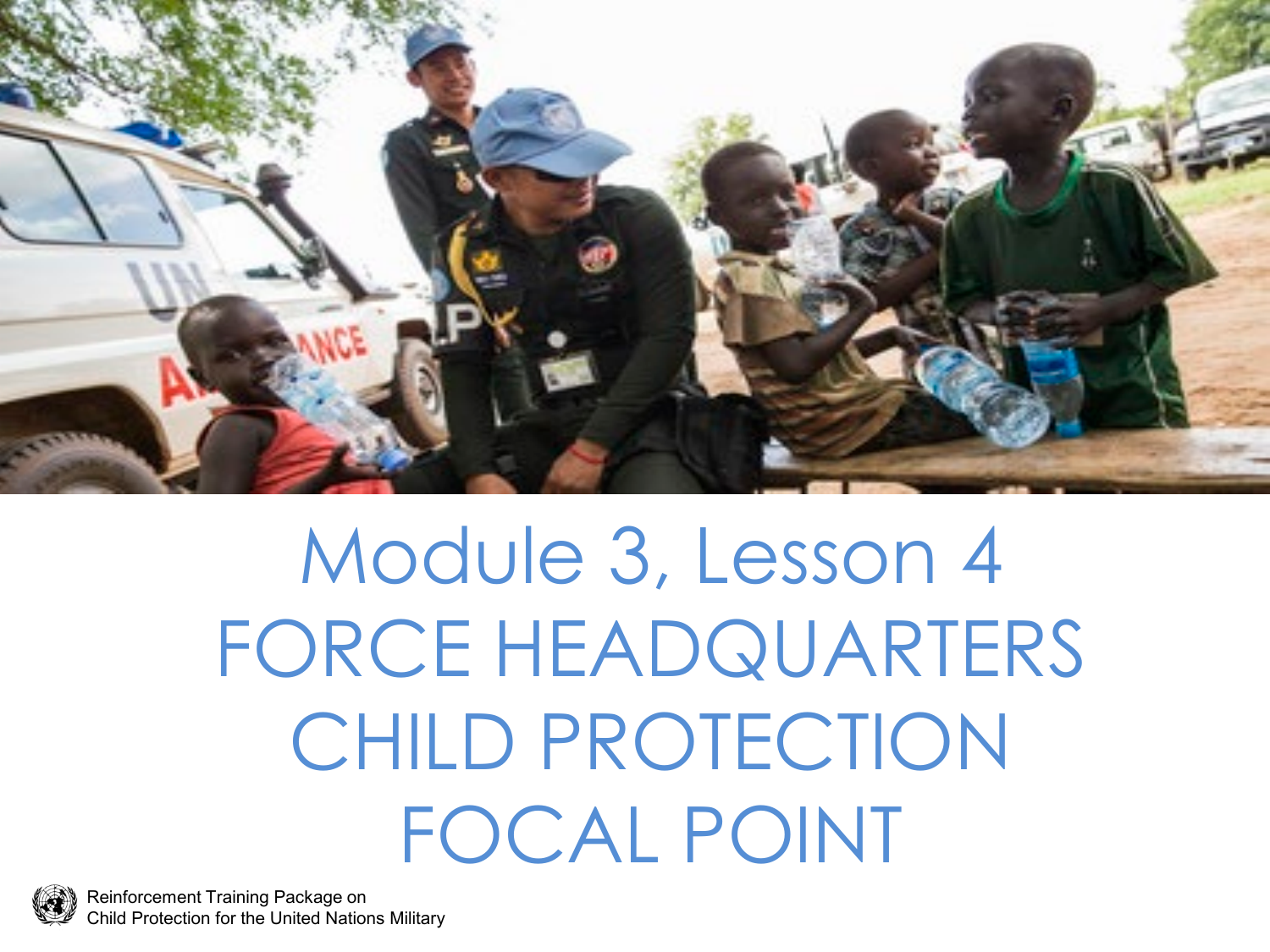# Learning Objectives

- **Explain** the functions of the Force HQ Child Protection Focal Point within the military component and the mission;
- **Identify** and **discuss** the key guidance required for the military component at the tactical level
- **Demonstrate** the application of the Force Commander's Child Protection Directive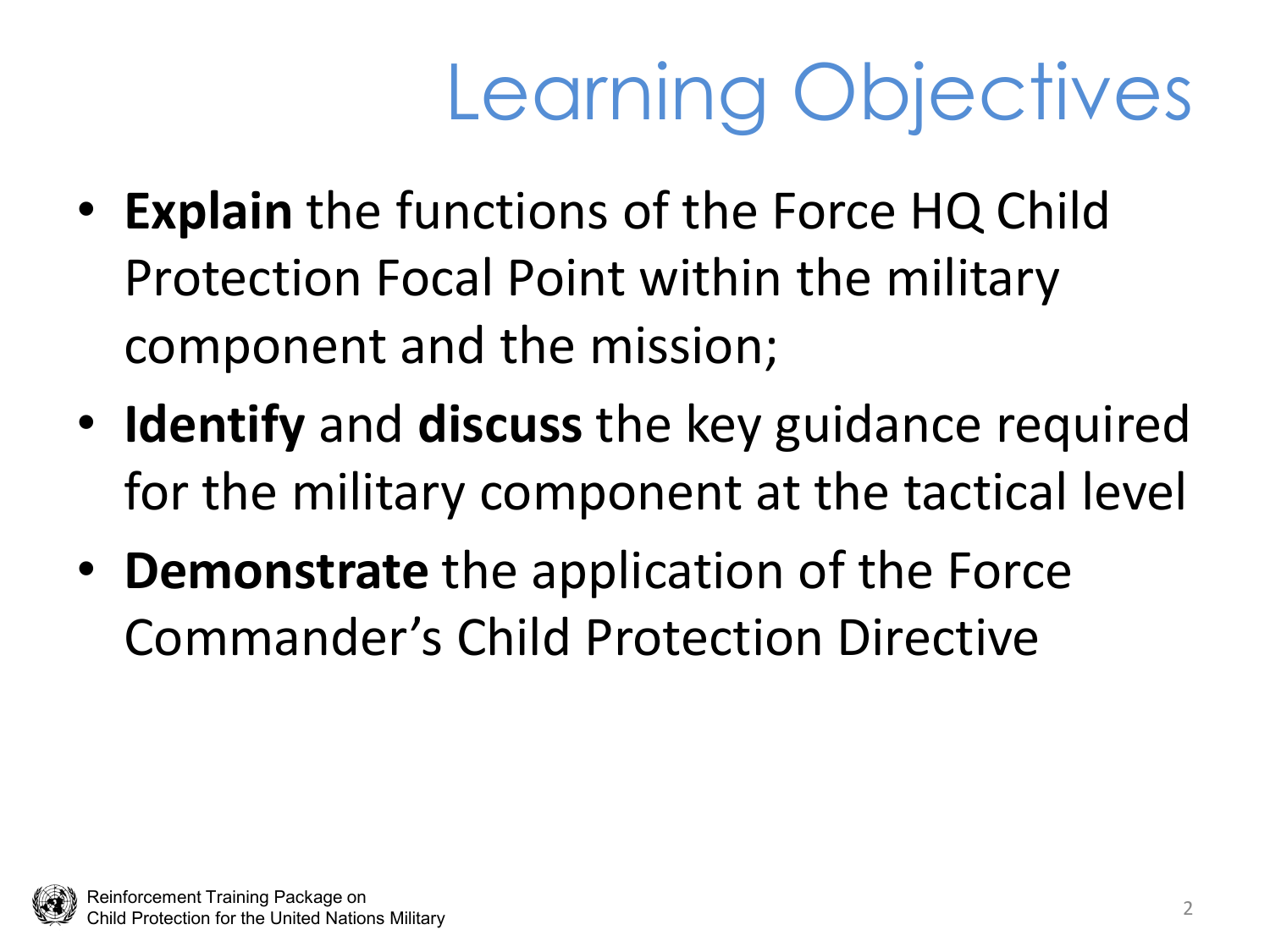### Military Component Child Protection Focal Point System

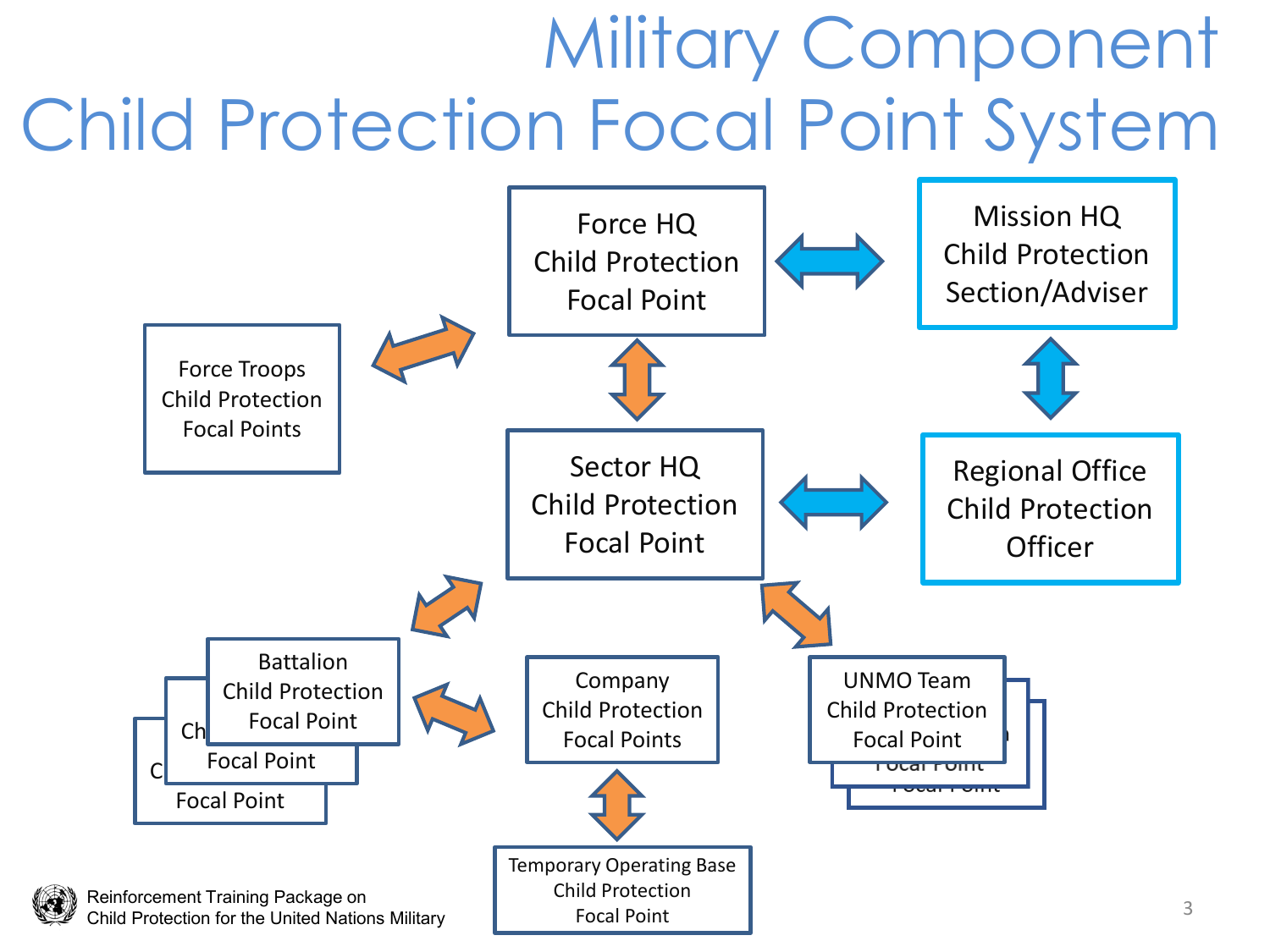# Force HQ Child Protection Focal Point − Key Tasks

- Coordinate with the mission Child Protection Section
- Child protection advice and mainstreaming
	- Commander
	- All staff functions
- Operational guidance to sector and units
- Establish/Strengthen alert system
- Train sector and unit focal points on Child Protection Directives/SOPs
	- Handover of children associated with armed groups
	- Interactions with children
	- Child exploitation/labour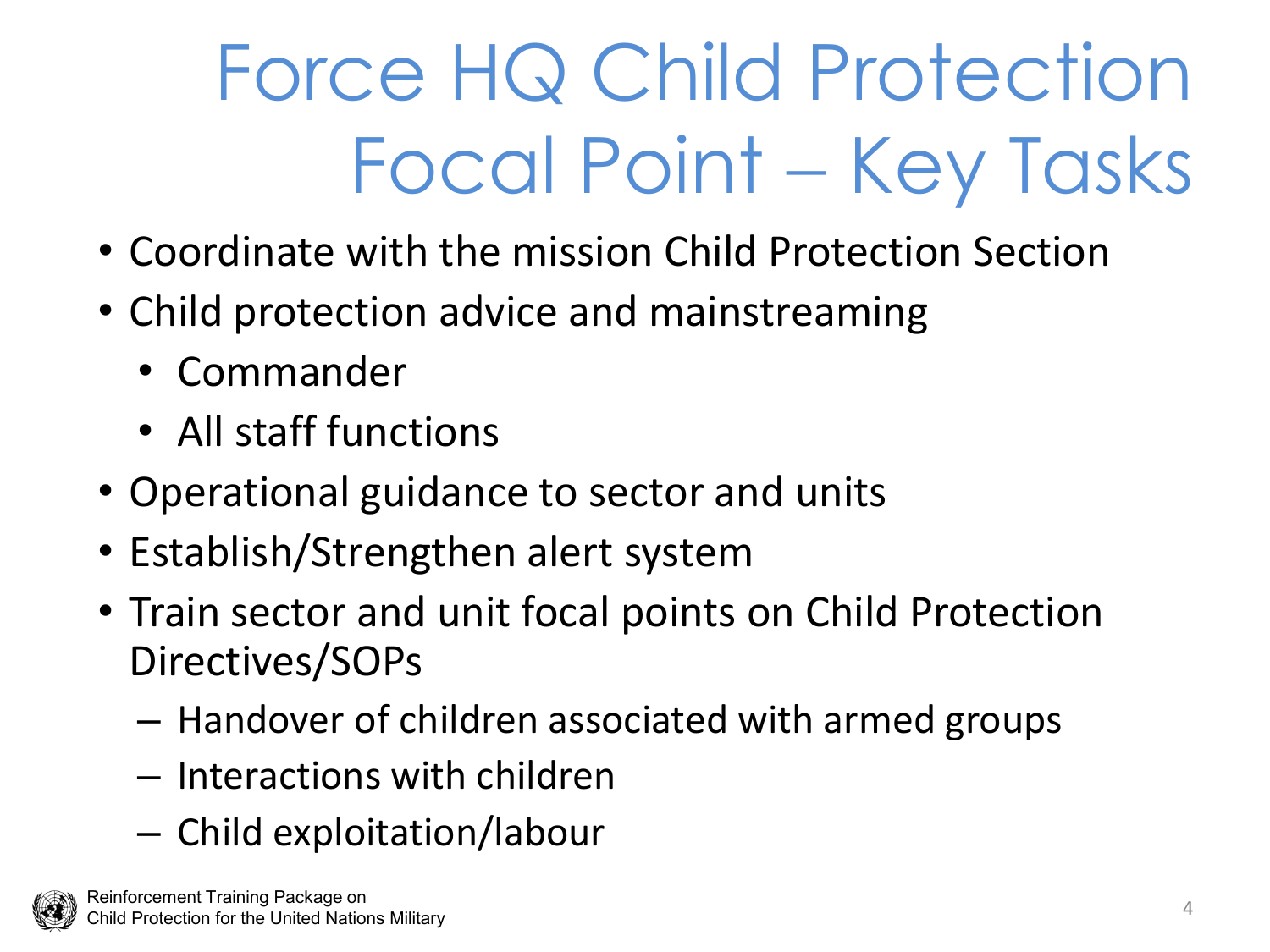#### UN Mission - Generic Multidimensional Structure

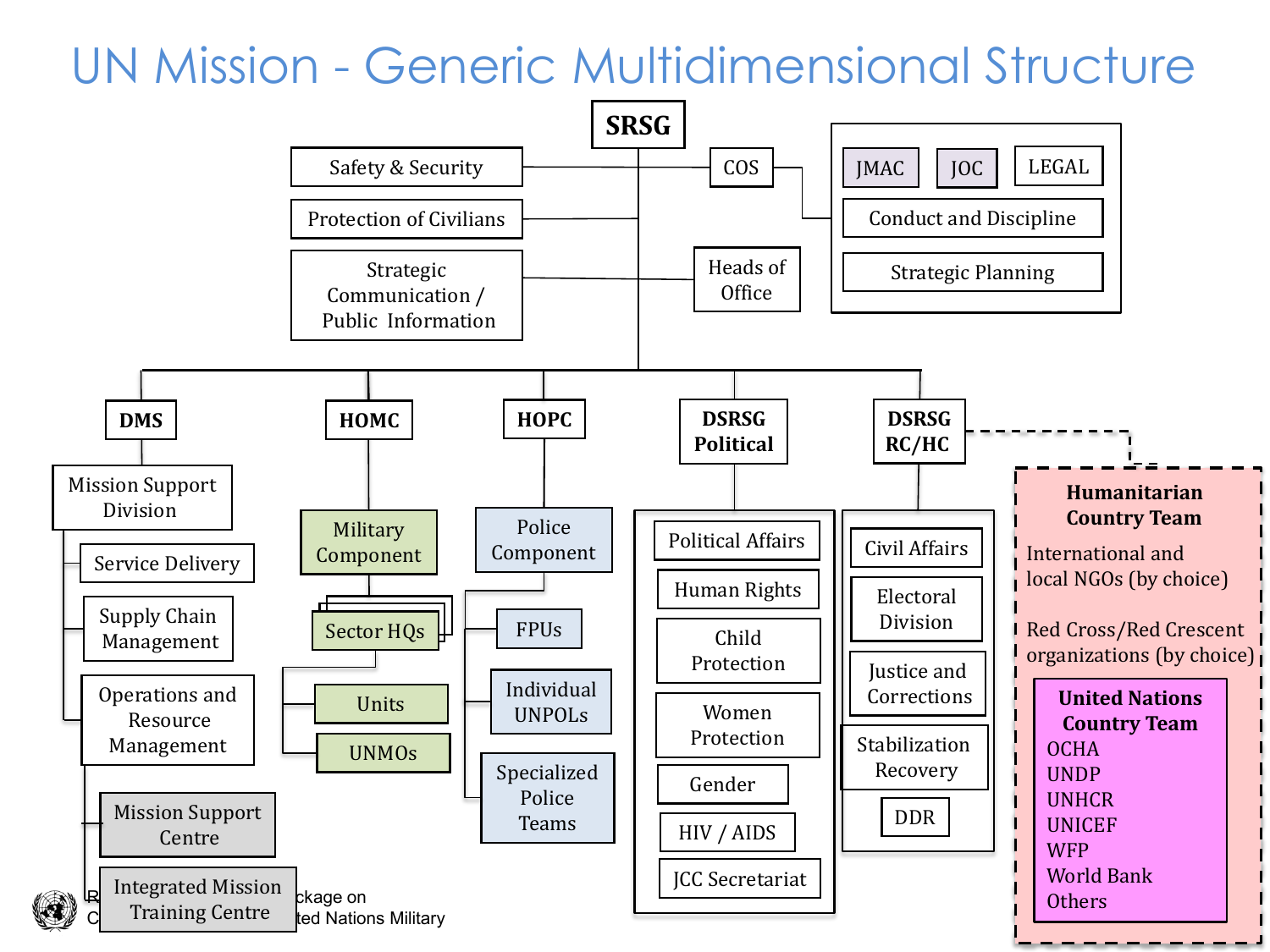## Force HQ Child Protection Focal Point − Within Force HQ (1/2)



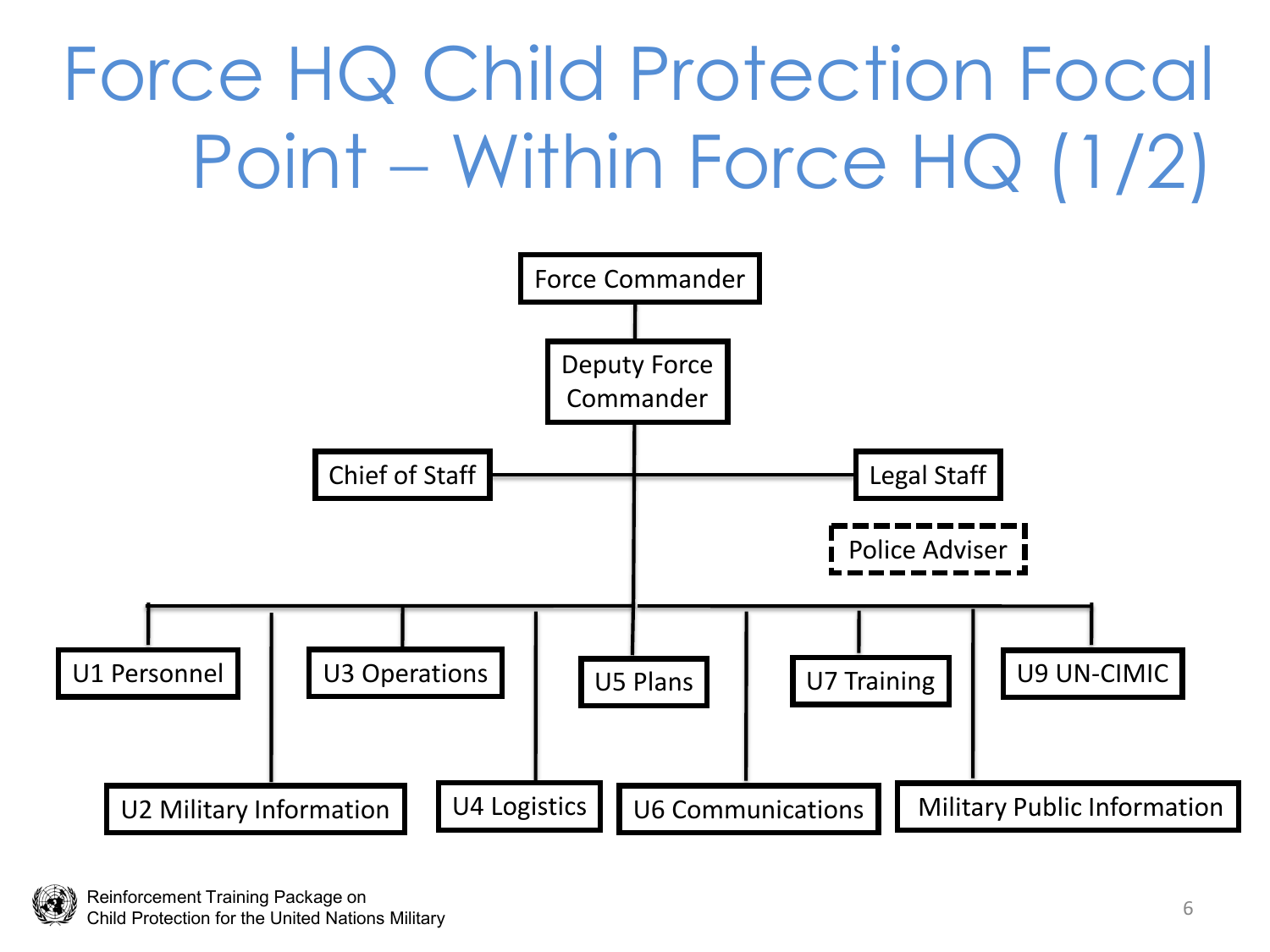## Force HQ Child Protection Focal Point − Within Force HQ (2/2)

#### **U2**

- Threat analysis
- Identify and track armed groups targeting children

#### **U9 CIMIC**

• Identify and mitigate risks to children in all activities, including Quickimpact projects

#### **U3 / U5**

- Kinetic ops: minimize risks to children
- Child protectionfocused ops: protect children

#### **U4**

• Support for children held in United Nations bases/facilities

#### **Medical**

- Contingencies to treat children in emergencies
- Medical outreach for children

#### **Information Ops**

- Key leader engagement
- Sensitize local population

**U1** Sexual exploitation and abuse (SEA) cases

**U7** Induction and Continuous training

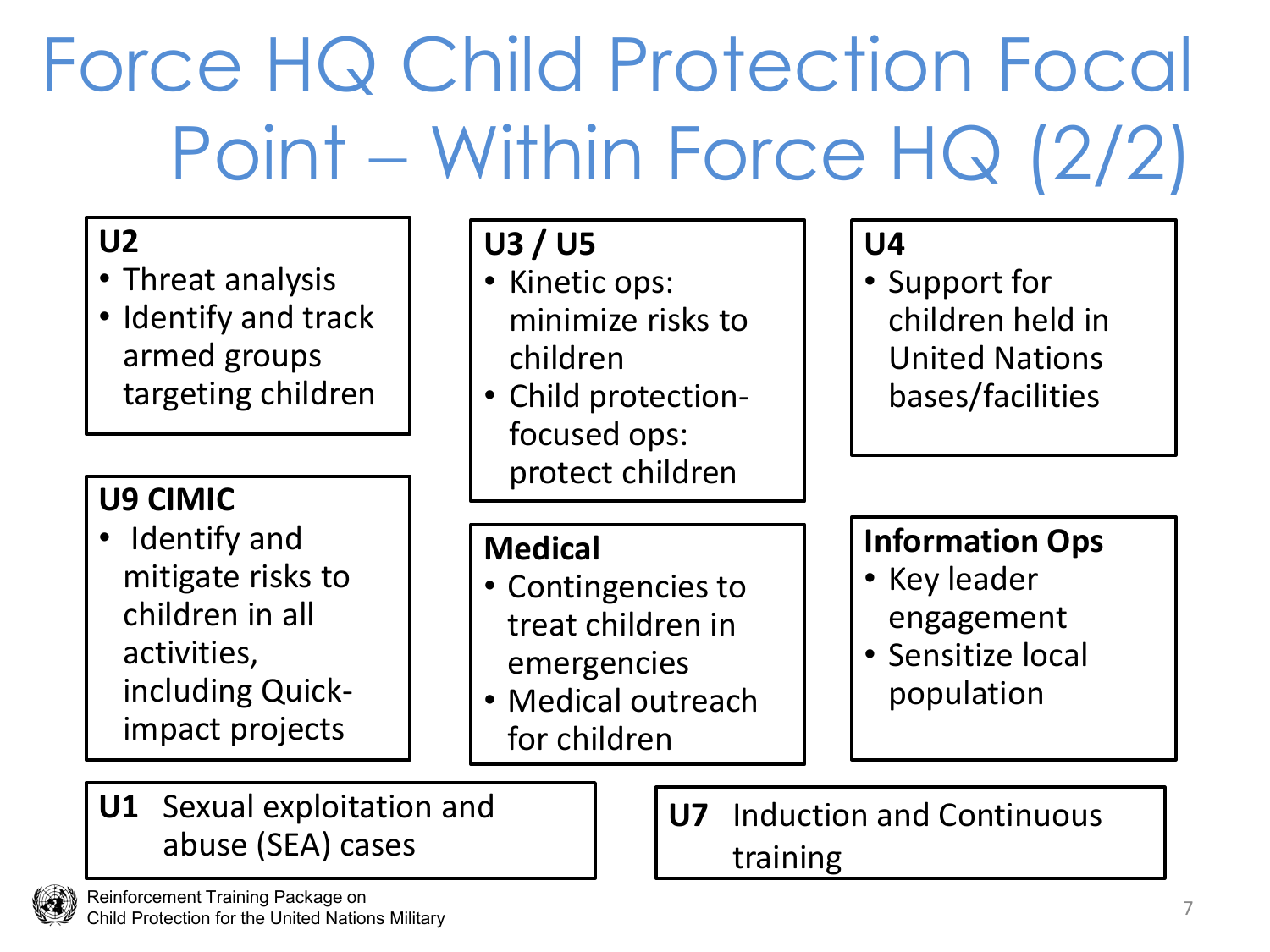### Force HQ Child Protection Focal Point – Sector HQ, Units, UNMO Team Sites

- Establish focal point network and ensure information flow so as to maintain situational awareness, including an alert system on the six grave violations
- Ensure that Force HQ child protection directions are understood and implemented
- Support Sector HQ, unit, UNMO team site focal points in operations and training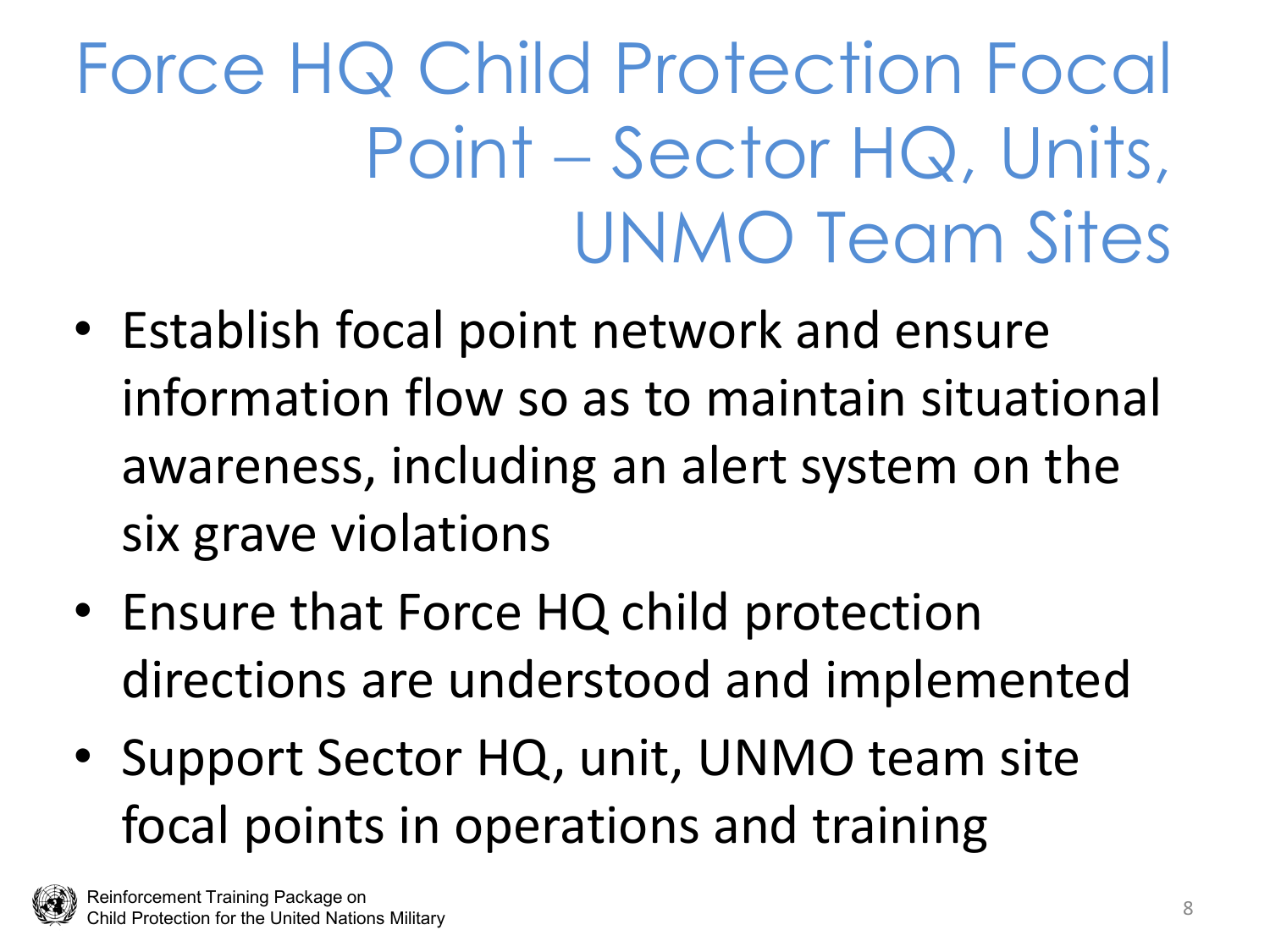# Child Protection Alert System

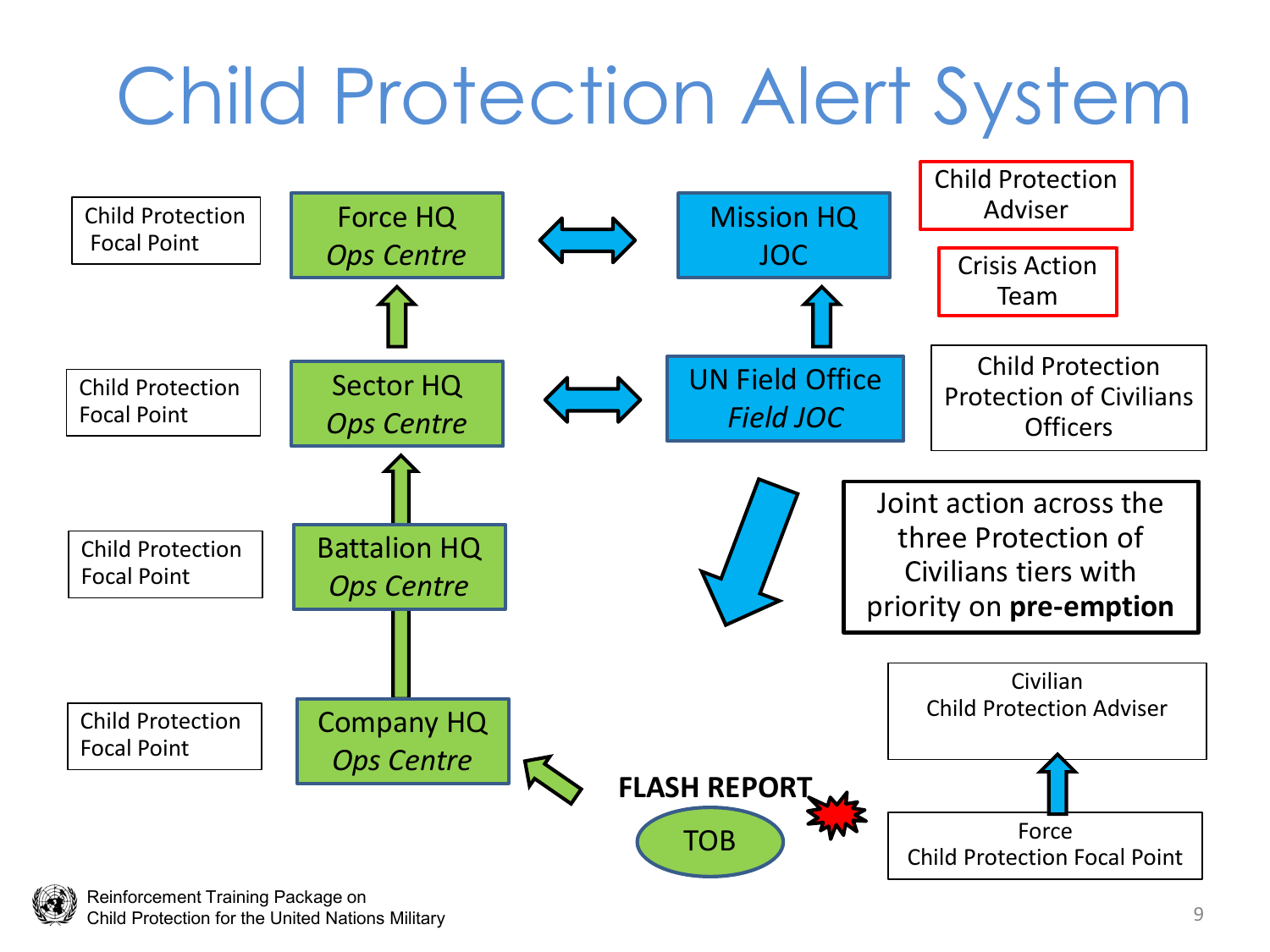# Operational to Tactical Level

Mission Stabilization Plan



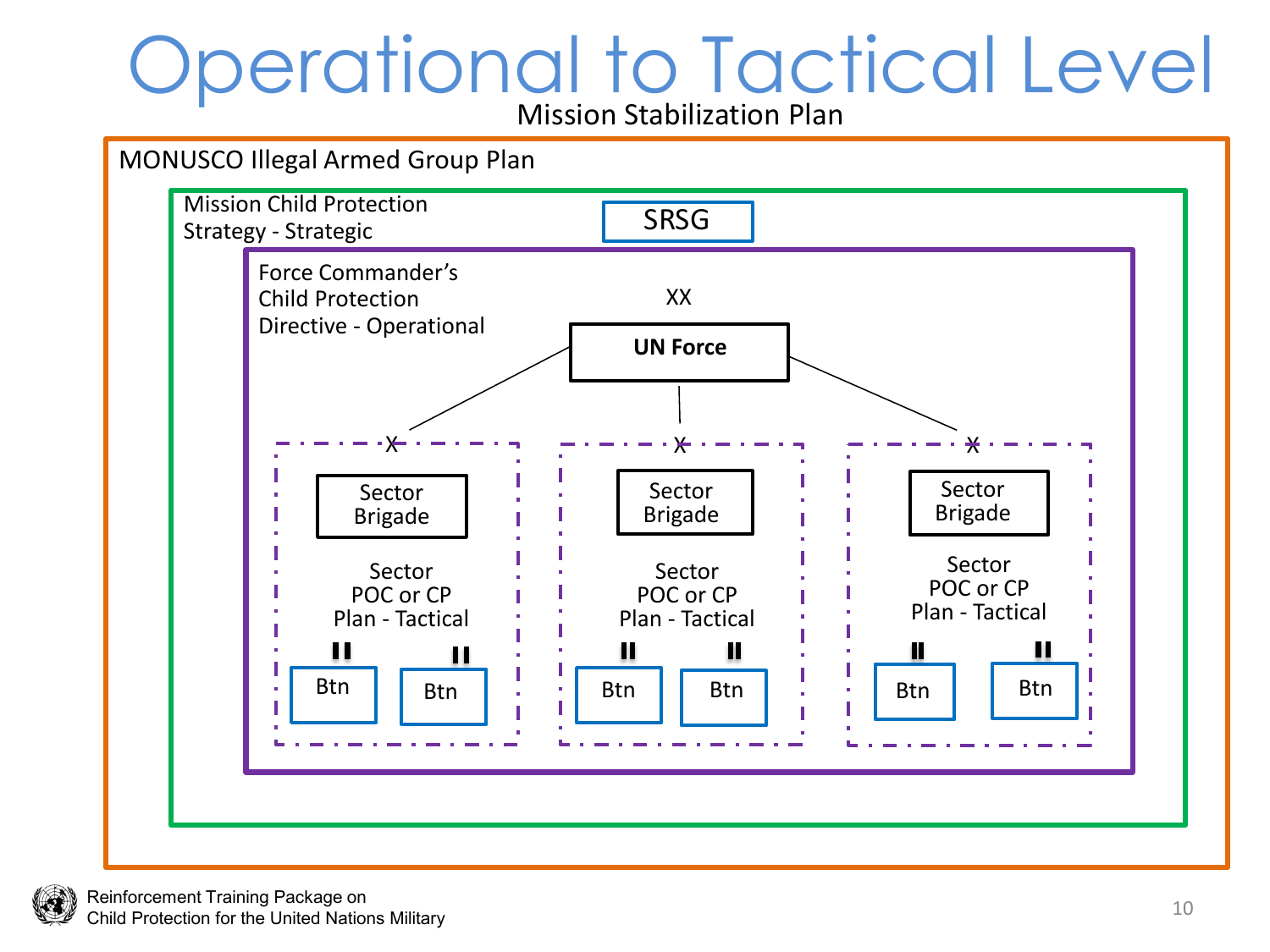# Force HQ Child Protection Focal Point − Must Dos

- Maintain a good relationship with civilian Child Protection Advisers
- Engage all Force HQ staff functions so as to influence assessment and planning of operations
- Support subordinate child protection focal points in military components
- Share information with civilian child protection partners

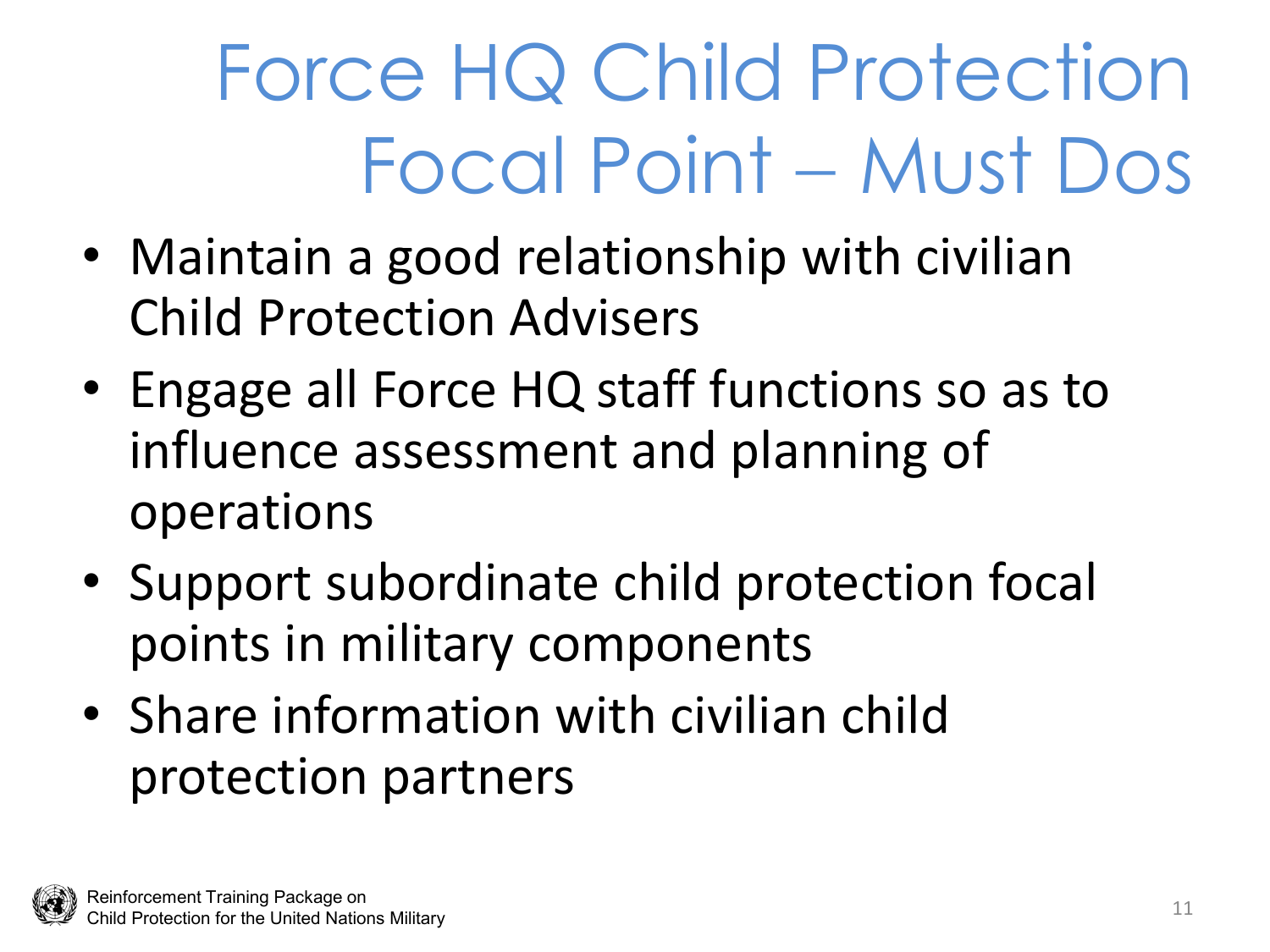Directions to Sector HQ, Units and UNMO Team Sites (1/2)

#### **Group Activity**

- What essential directions should Force HQ issue, and in what format?
- What child protection guidance would sector HQ, units and UNMO team sites expect from Force HQ?

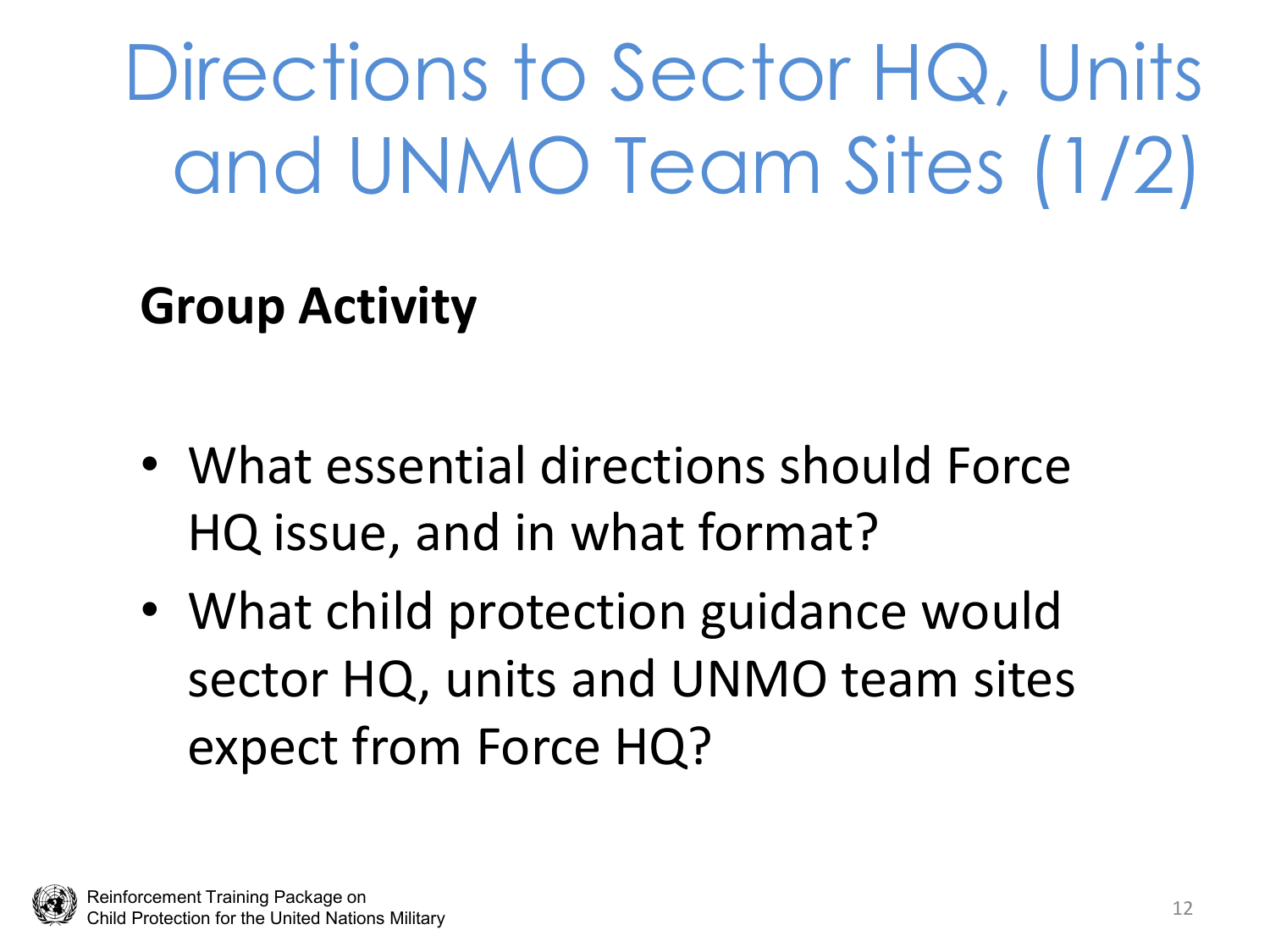Directions to Sector HQ, Units and UNMO Team Sites (2/2)

**Group Activity** (contd.)

- Roles and responsibilities
- Coordination and reporting mechanisms
- Procedures

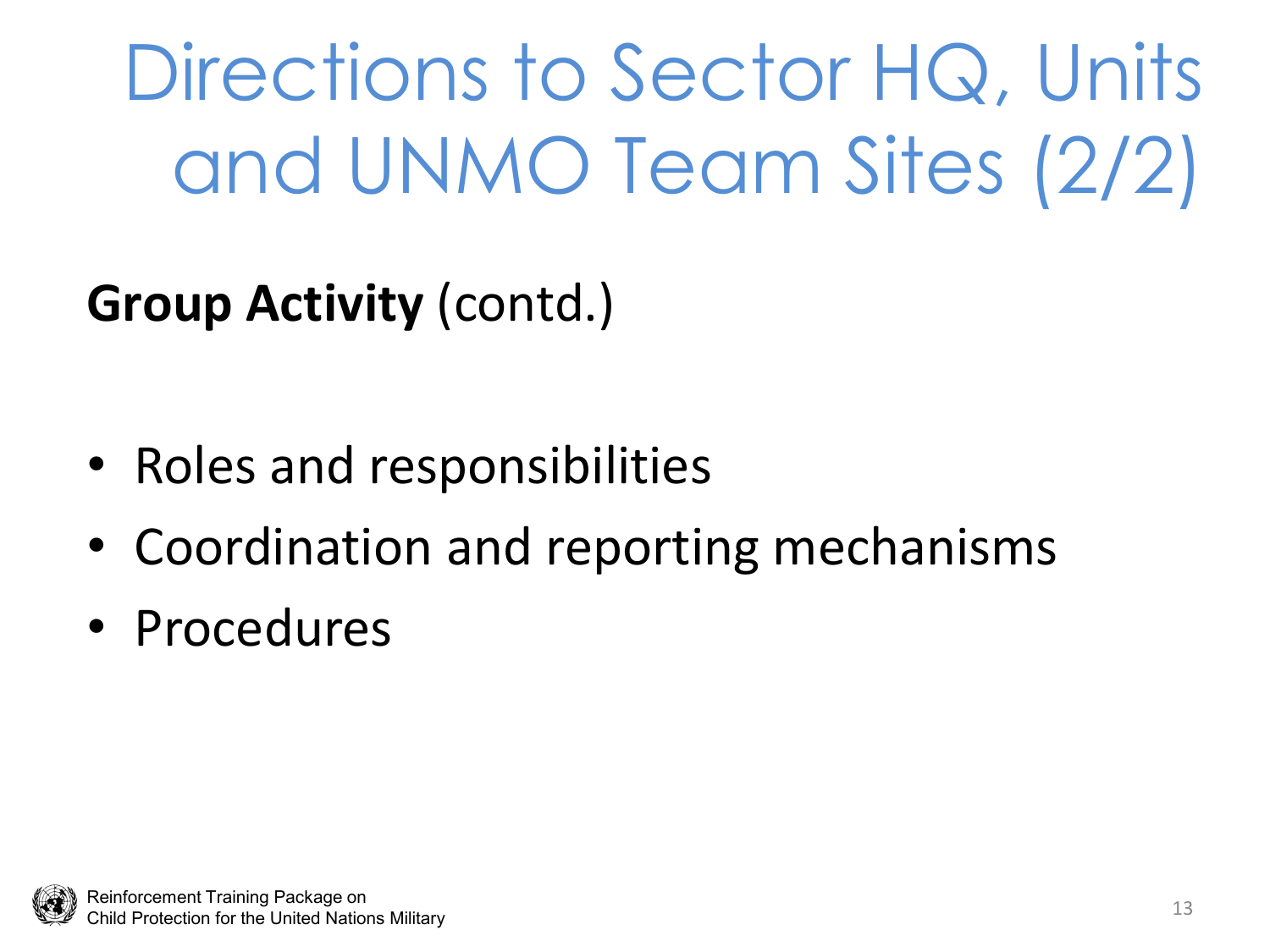# Force Commander's Child Protection Directive

- Directions to subordinates on key issues
- Drafted by staff, in conjunction with Child Protection Adviser
- Signed by Force Commander (authority may be delegated, but not responsibility)
- Forwarded to SRSG and other mission components/sections
- Office of Military Affairs, DPO
- DPO Child Protection Team

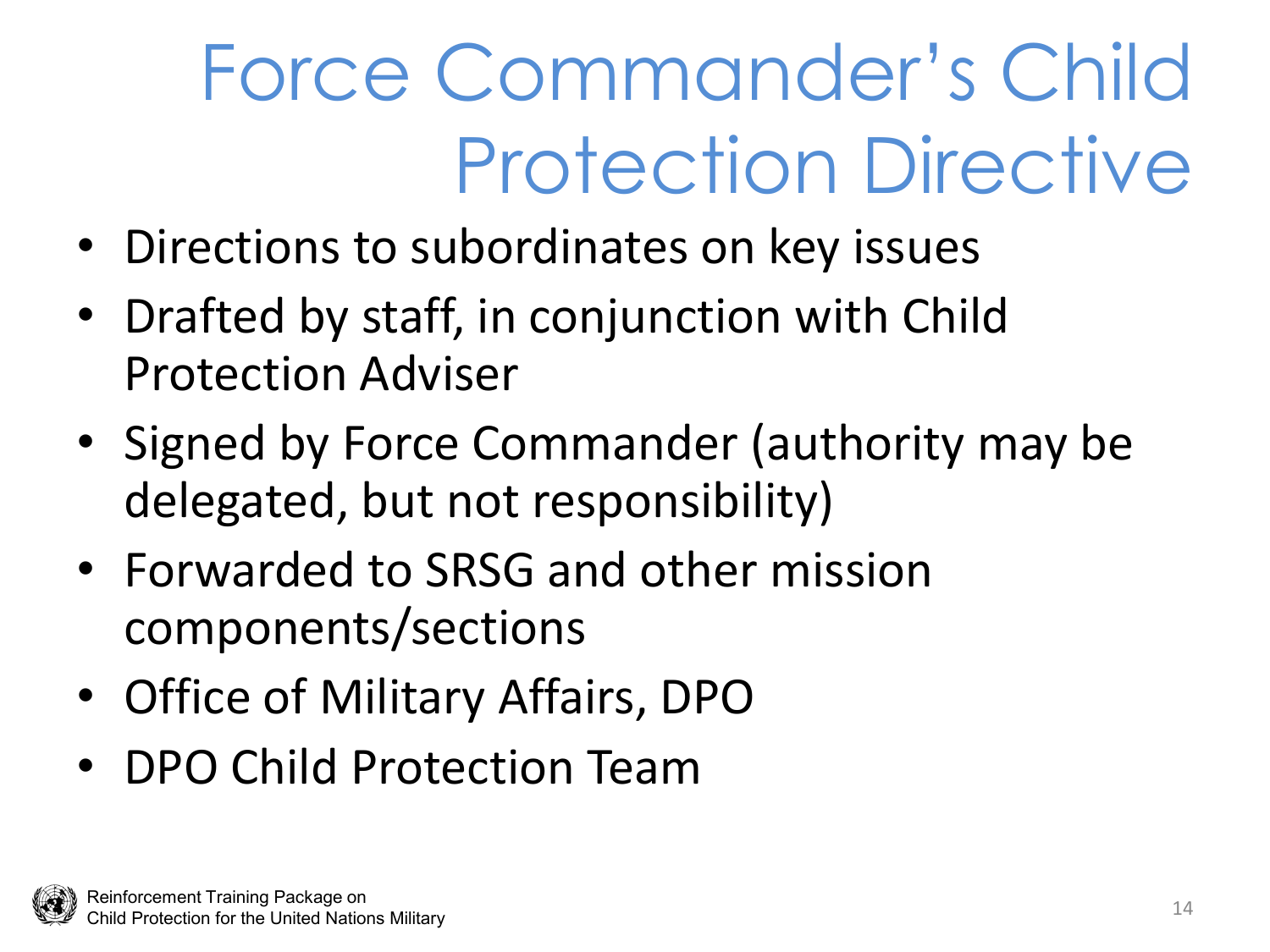#### Military Component Child Protection Directions − Information Flow



Child Protection, Humanitarian, Civil Affairs, Protection of Civilians, DPO, SRSG, DSRSG, Legal, GENAD, Force Commander, Deputy Force Commander, agreements concluded with national Government, national security forces, etc. **Directions** 

Operational – Strategic

Force Child Protection Focal Point

Operational – Tactical

Force HQ, Sectors, liaison with national security forces, United Nations staff at Sector, regional/field office levels, etc.



& Tasking

Reports & Concerns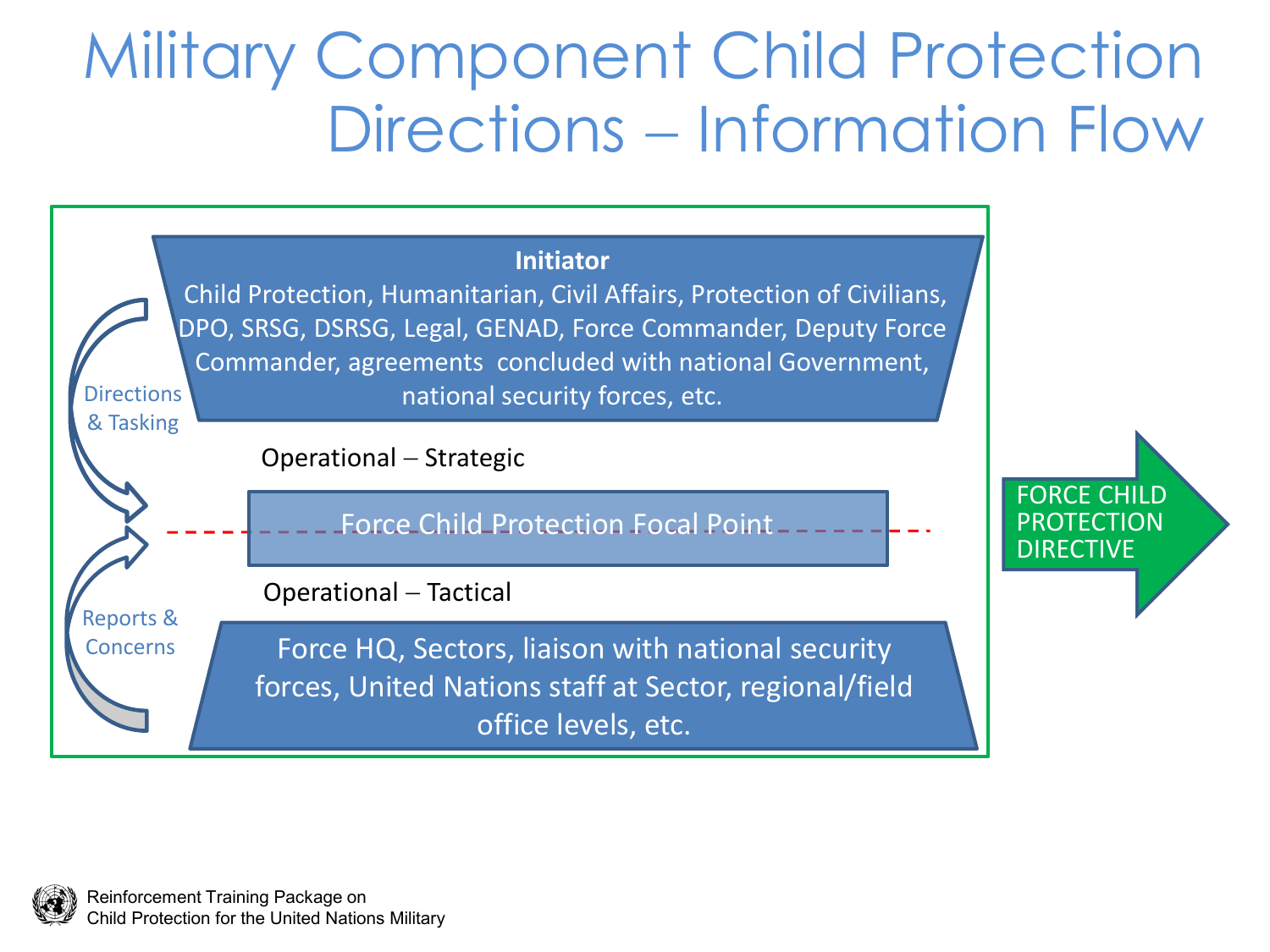## Mainstreaming Child Protection into Military Operations

- Integrate a child protection focus into military ops: For example:
	- Assign task to a specific Brigade to: - Enable, strike, withdraw in order to neutralize ZZZ Armed Group
	- Support child protection actions by:
		- Designating NO FIRE areas/zones
		- Isolating locations for child soldiers

Support activities cannot be caried out in isolation; they must be part of integrated mission planning

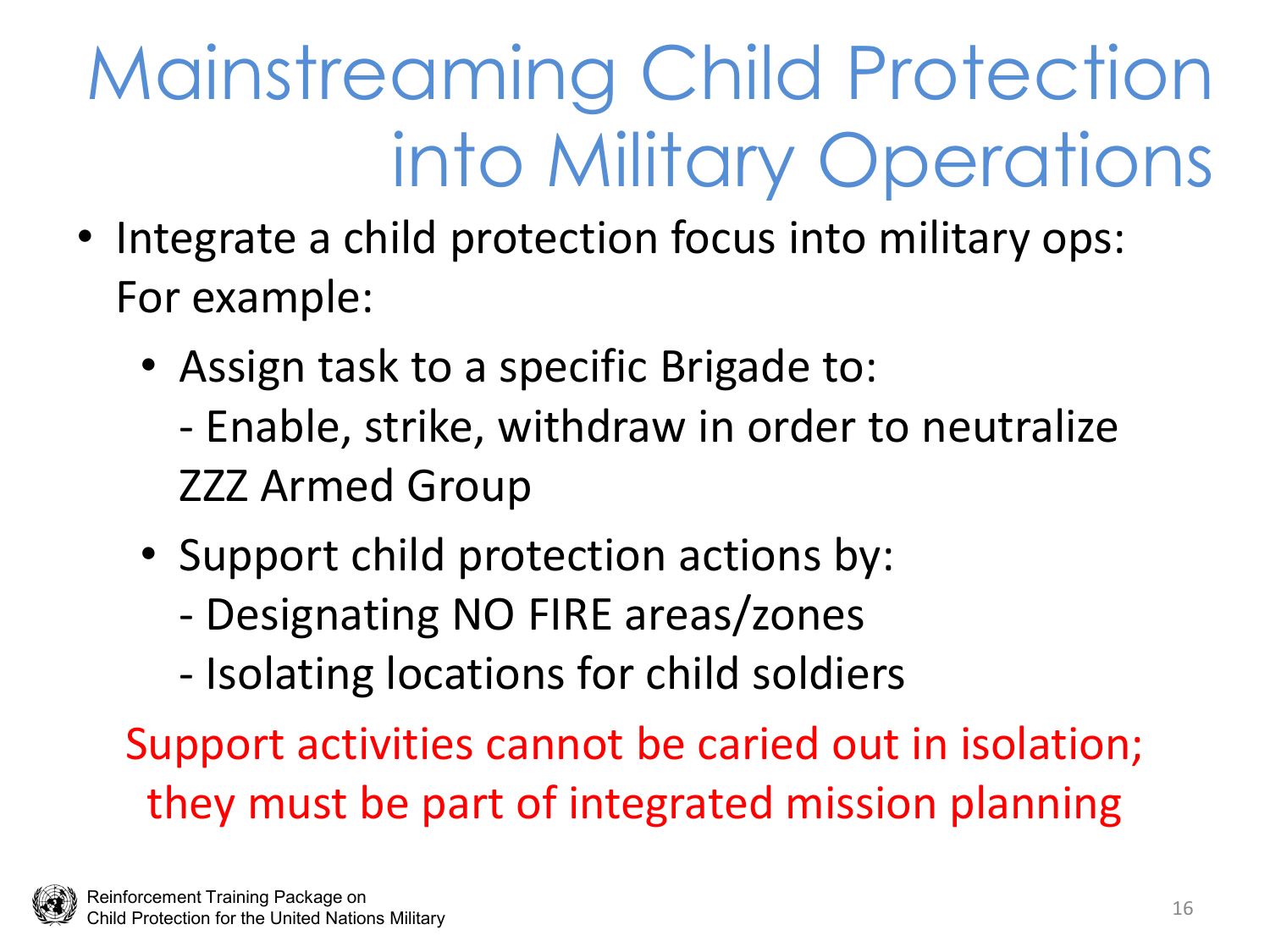### Mainstreaming Child Protection

#### **Learning Activity / Group Discussion**

Discuss a recent/past mission experience and identify child protection mainstreaming activities undertaken:

- What type of operations?
- What type of activities?
- Were they successful?
- Why/Why not?

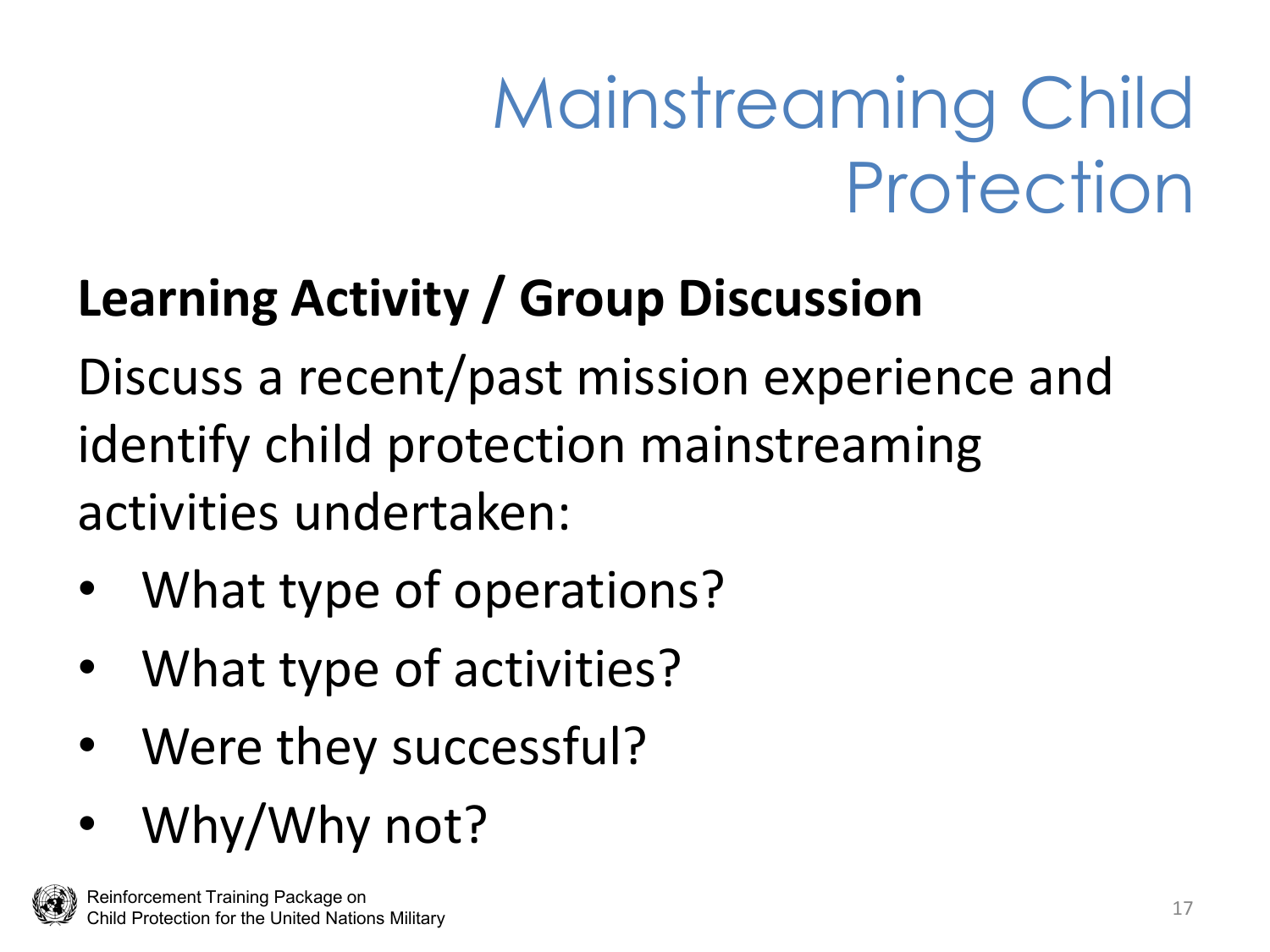### MONUSCO Force Commander's Child Protection Directive (1/2)



Reinforcement Training Package on Child Protection for the United Nations Military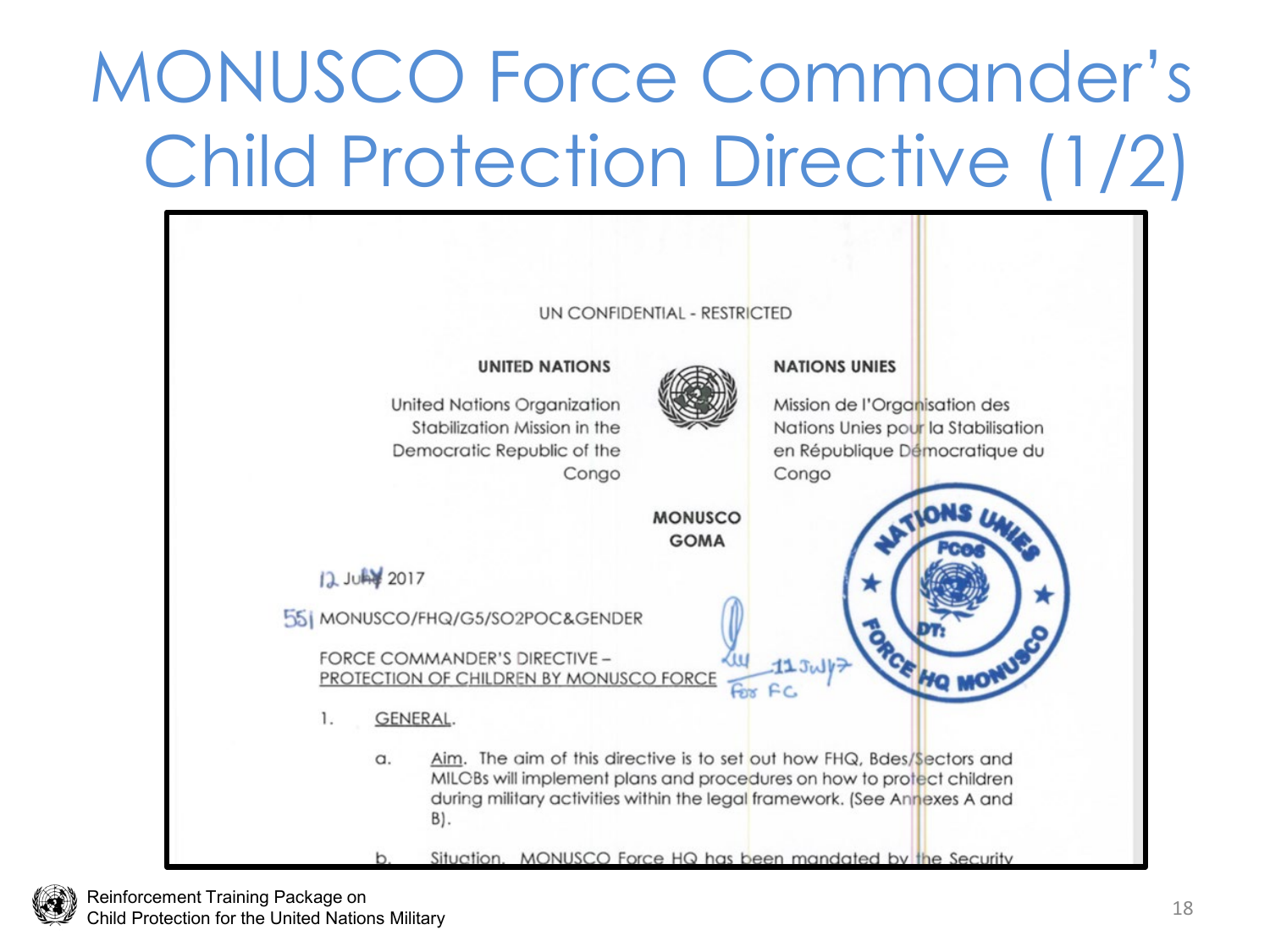### MONUSCO Force Commander's Child Protection Directive (2/2)

#### **Monitoring and evaluation**

- Initial survey for one month (quantifiable)
- Quarterly surveys (qualifiable)
- Review of Sector implementation orders every six months
- Target SMART goals:
	- Specific
	- Measurable
	- Attainable
	- Relevant
	- Time-bound

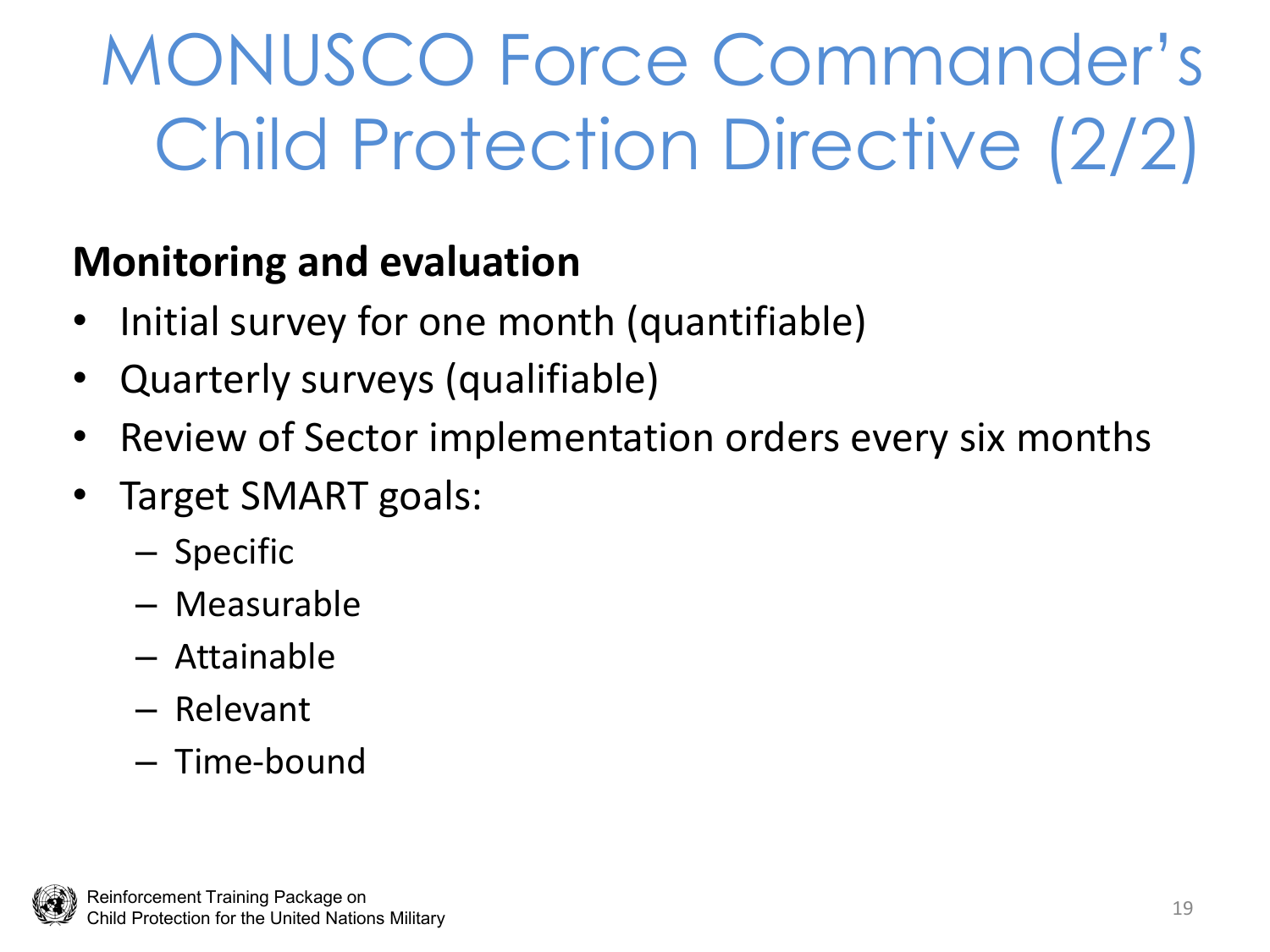# Generic Force Commander's Child Protection Directive

- Use the generic directive/template as a guide
- Details will differ from mission to mission
- Preparation: identify all existing directions relating to child protection in the mission
- Coordinate closely with the civilian Child Protection Adviser when drafting the Directive
- Follow-up the Directive to ensure that it has been received and implemented
- Update/re-issue Directive, as necessary

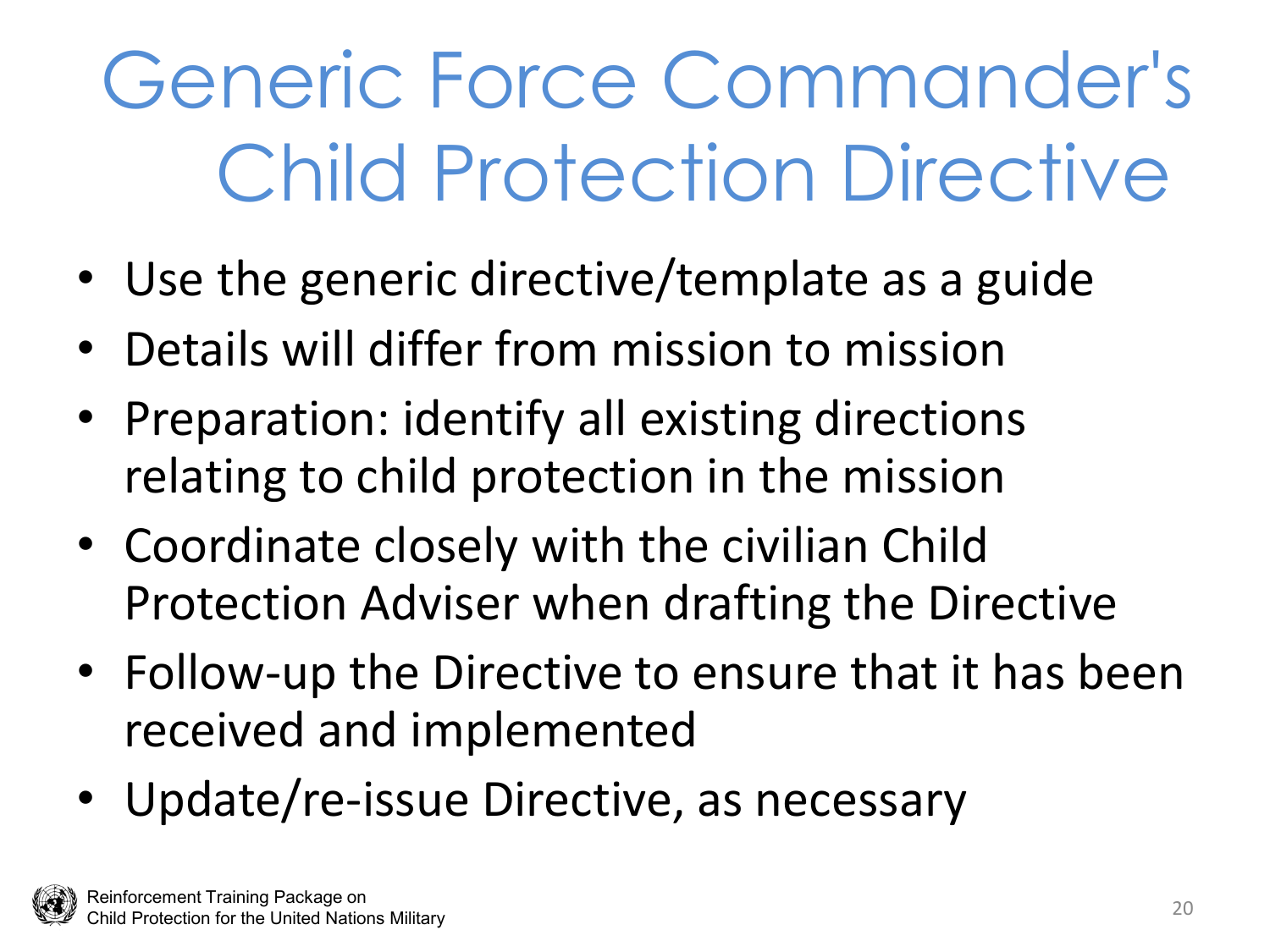

- The Force HQ Child Protection Focal Point has a key role to play in mainstreaming child protection in the military component.
- Interaction with the mission Child Protection Adviser is essential.
- Timely information flow is vital to be pre-emptive in protecting children.
- The Force Commander's Child Protection Directive is one way to provide comprehensive direction to the Force – **but it must be adjusted/followed up/ evaluated** on a regular basis.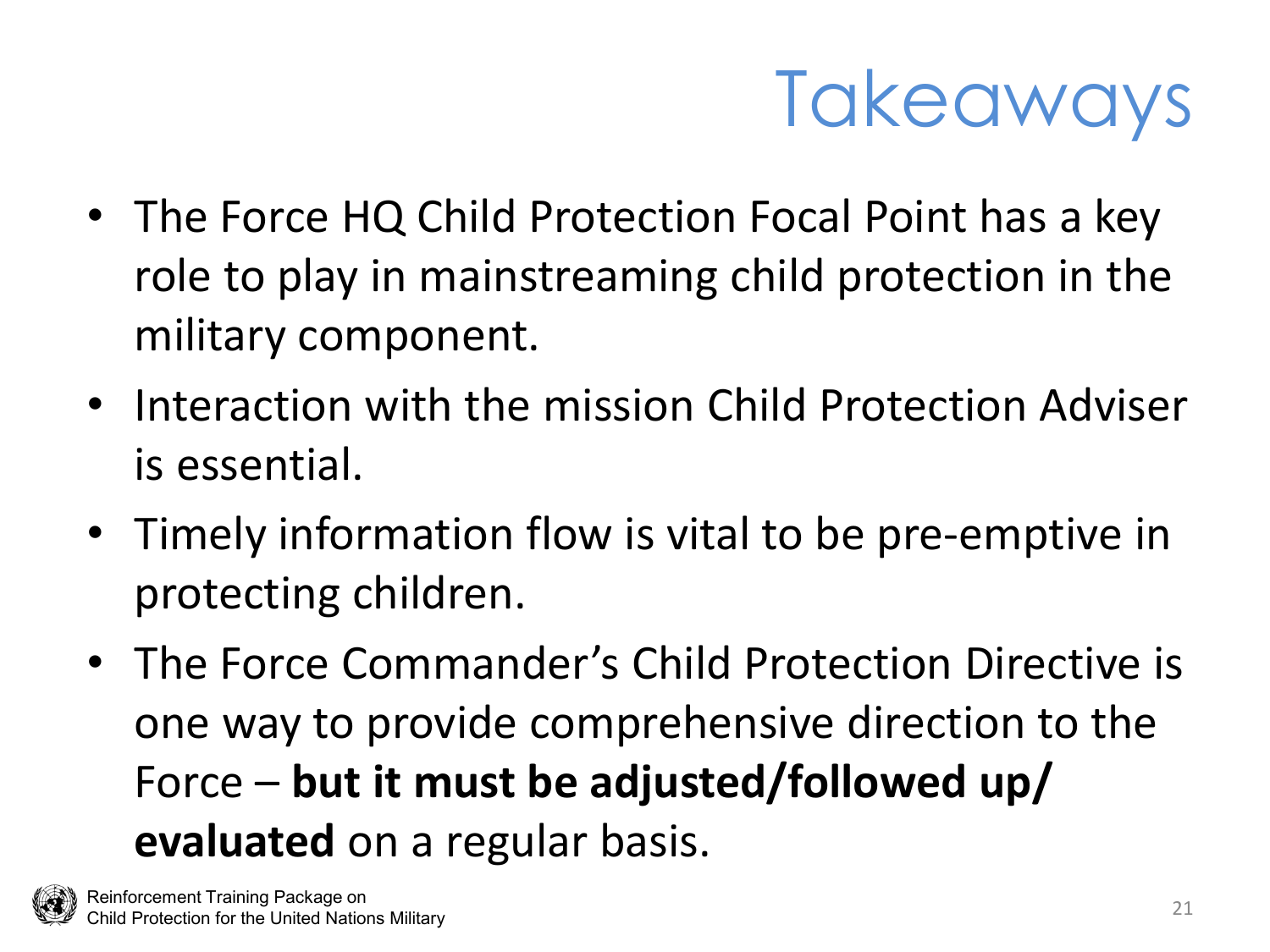### References

- United Nations, DPKO/DFS/DPA Policy on Child Protection in United Nations Peace Operations, 2017
- MONUSCO Force Commander's Directive − Protection of Children by MONUSCO Force (551 MONUSCO/FHQ/G5/ SO2POC&GENDER), 12 July 2017
- United Nations, Terms of Reference Military Child Protection Focal Points, 2020
- United Nations, DPO/DPPA Manual for Child Protection Staff in United Nations Peace Operations, 2019